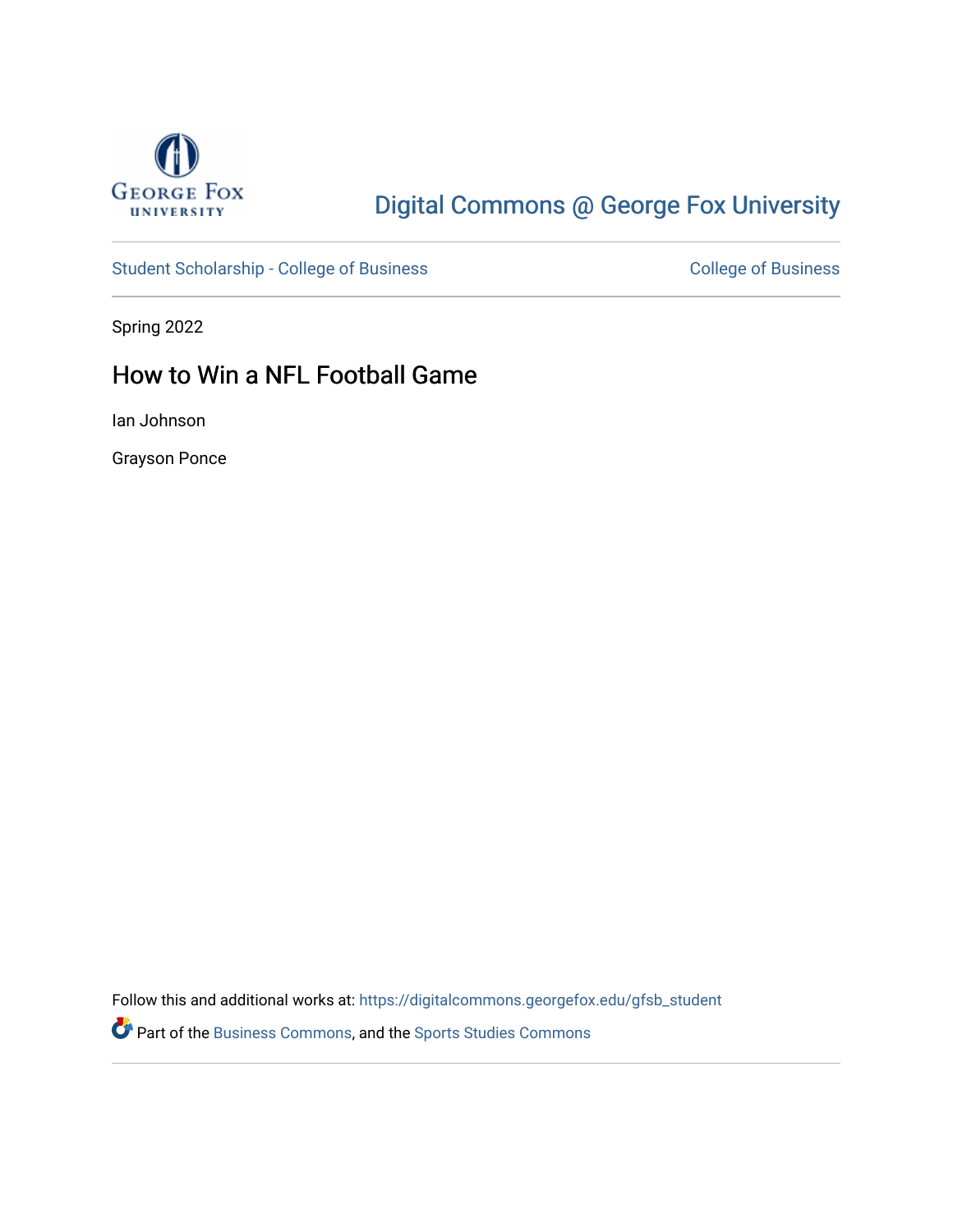How to Win a NFL Football Game Ian Johnson and Grayson Ponce George Fox University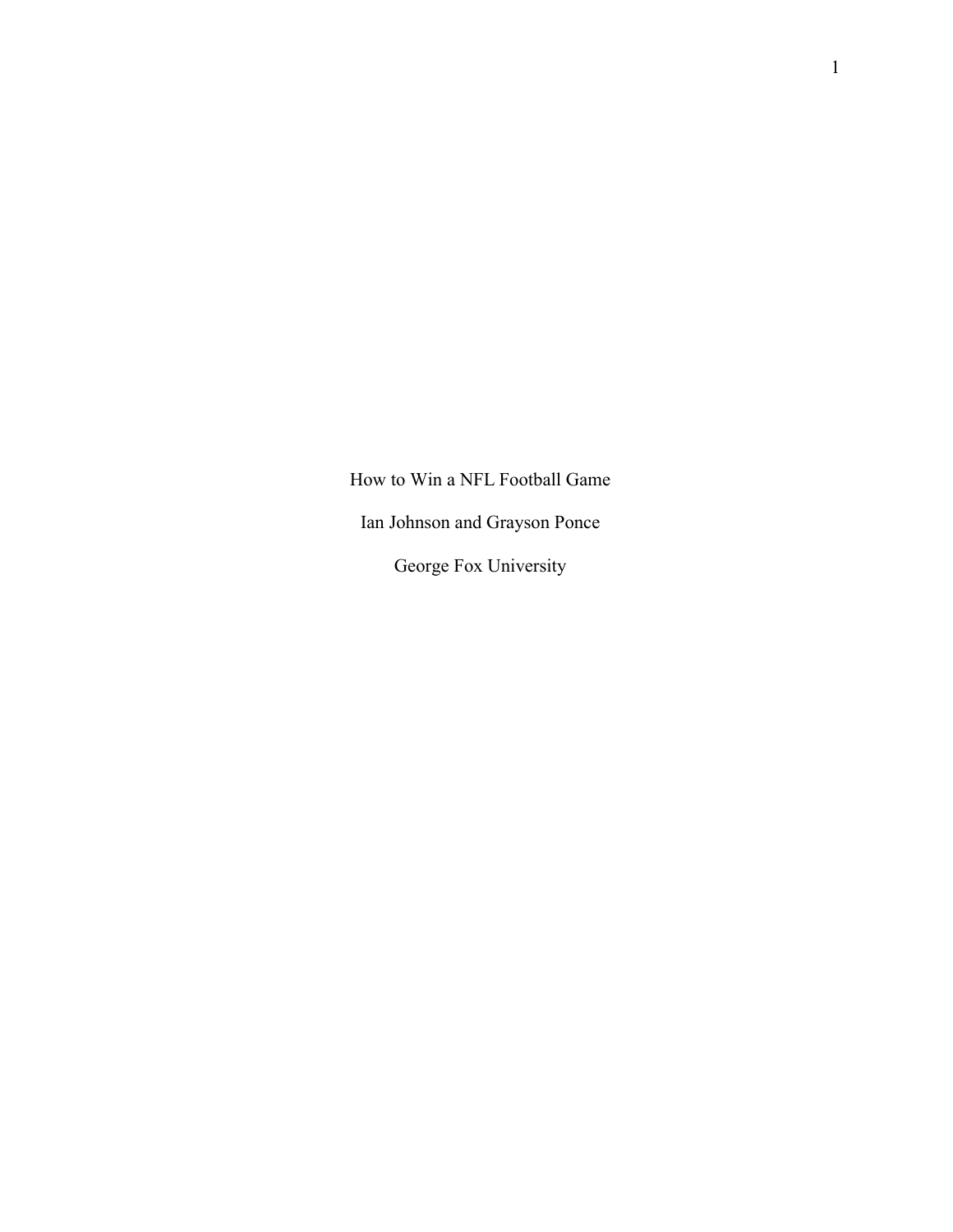### **Abstract**

The purpose of this research is to explain the value of turnovers lost, turnovers gained, total yards, points, and first downs when it comes to winning games. Using cross-sectional data analysis, this study analyzed all of the stats from the 2021 season. Then picked three random teams in the AFC and three teams from the NFC. Results of the study showed that both turnovers gained and lost had the largest impact.

*Keywords*: R squared, Winning percentage, Regression table Y1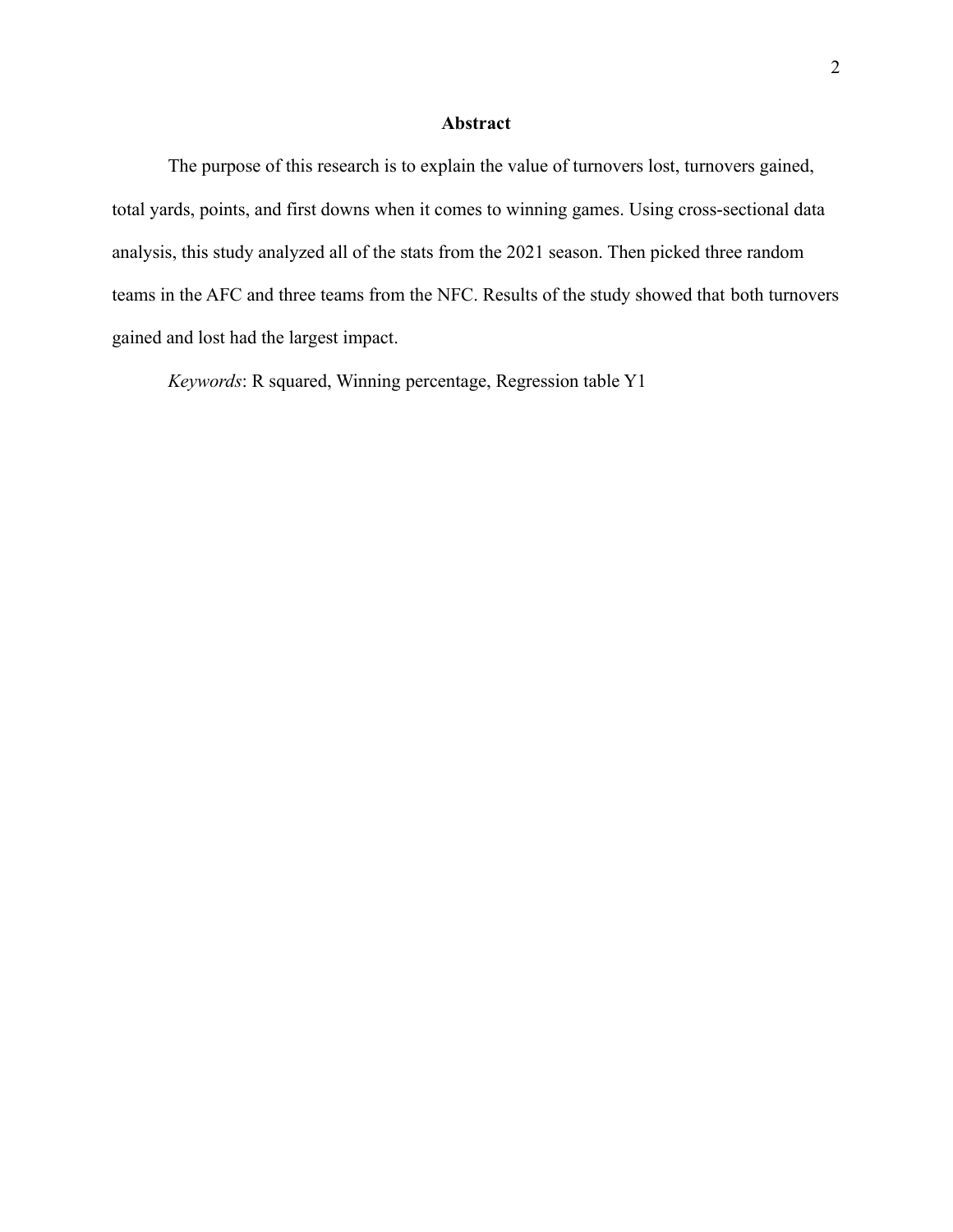#### **Introduction**

For this project, we wanted to find what variables have a significant impact on the winning percentage in the NFL for the 2021 season. To do this we are going to use turnovers lost, turnovers gained, total yards, points scored, and first downs. We expect that both turnovers gained and turnovers lost will have a large impact on a team's chance of winning. As football players, we have heard our coaches tell us the importance of not turning the ball over. We have seen countless games change for good and for worse because of a turnover in the game. After the regression is completed we will be able to identify the impact these variables have. The magnitude of the coefficient on these variables will show us the importance they have on the chance of winning.

The National Football League (NFL) is a multi-billion dollar business. It is the most successful sports league in North America, outcompeting all other sports in the country. Even with Covid-19 struggles the NFL made \$12.2 billion in 2020 and was projected to be a \$25 billion dollar business by 2027. Each of the 32 teams gets a split of the resulting profits and then makes individual profits on ticket sales, concessions, and sponsors. These parts of the business bring in millions of dollars for the individual teams. The better a team does the more money they make at the local level. Being able to inform coaches on what things they should focus on could have a dramatic impact on profits for a team. You could advise a team to invest more in defense to increase the number of turnovers they get. This would allow the team to be more competitive and raise profits for both the team and the business itself. The information could also be really important for the sports betting industry. It is estimated that there are over 100 billion dollars wagered on NFL games alone. If sports bettors know what variables affect winning percentage they will be better able to come up with more accurate bets. This could allow people to make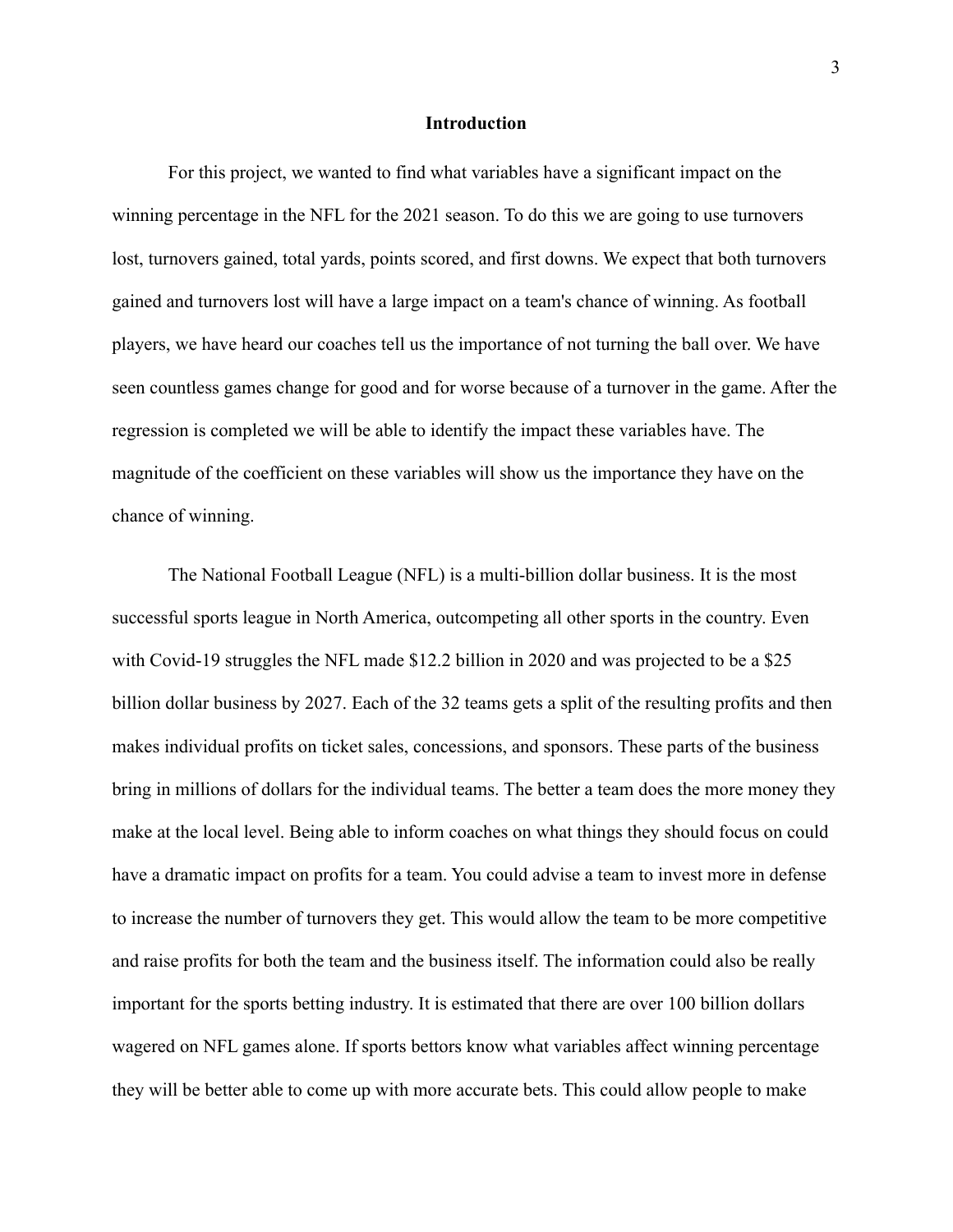more money on the wagers and give betting companies the ability to create better bets for themselves (Eckstein & Brown, 2022) (Legal Sports Betting).

#### **Data Overview**

In the NFL, the organization is split into two halves, one half is AFC and the other half NFC. We used a random number generator to pick 3 teams from both the AFC and the NFC. Then downloaded all of the stats from the 2021 season for all six of the teams. The data was collected from Pro football references. The five estimators consist of turnovers lost, turnovers gained, total yards, first downs, and points scored. Each variable has 102 data points.

The Pro football reference and ESPN are two major sources that we looked at for finding data. Pro football reference data was clean and very easy to read. ESPN had more distractions and was not as clean. We have decided to go with Pro football reference as our source for data.

|              | Mean   | Median | S.D.   | Min    | Max   |
|--------------|--------|--------|--------|--------|-------|
|              |        |        |        |        |       |
| Turnoverlost | 1.461  | 1,000  | 1.264  | 0.0000 | 5.000 |
| Tgained      | 1.314  | 1,000  | 1.227  | 0.0000 | 5.000 |
| TotYd        | 338.2  | 344.0  | 83.53  | 155.0  | 533.0 |
| Тm           | 20.26  | 21.00  | 7.091  | 0.0000 | 34.00 |
| stD          | 22.80  | 21.00  | 8.813  | 6.000  | 47.00 |
| Wins         | 0.4902 | 0.0000 | 0.5024 | 0.0000 | 1.000 |

(winperc.)=  $\beta$ 0 +  $\beta$ 1(turnovers lost) +  $\beta$ 2(turnovers gained) +  $\beta$ 3(total yard) +  $\beta$ 4(first  $downs$  + β5(point scored) + υ

Variable β1 is *turnovers lost*. This is when a team has possession of the ball and then gives it or loses the ball to the other team. This stat is an offensive stat showing when a team gives their opponent another chance to score. This does not include when the team switches possession at the end of a half. The 2nd variable β2 is *turnover received*. This is when a team's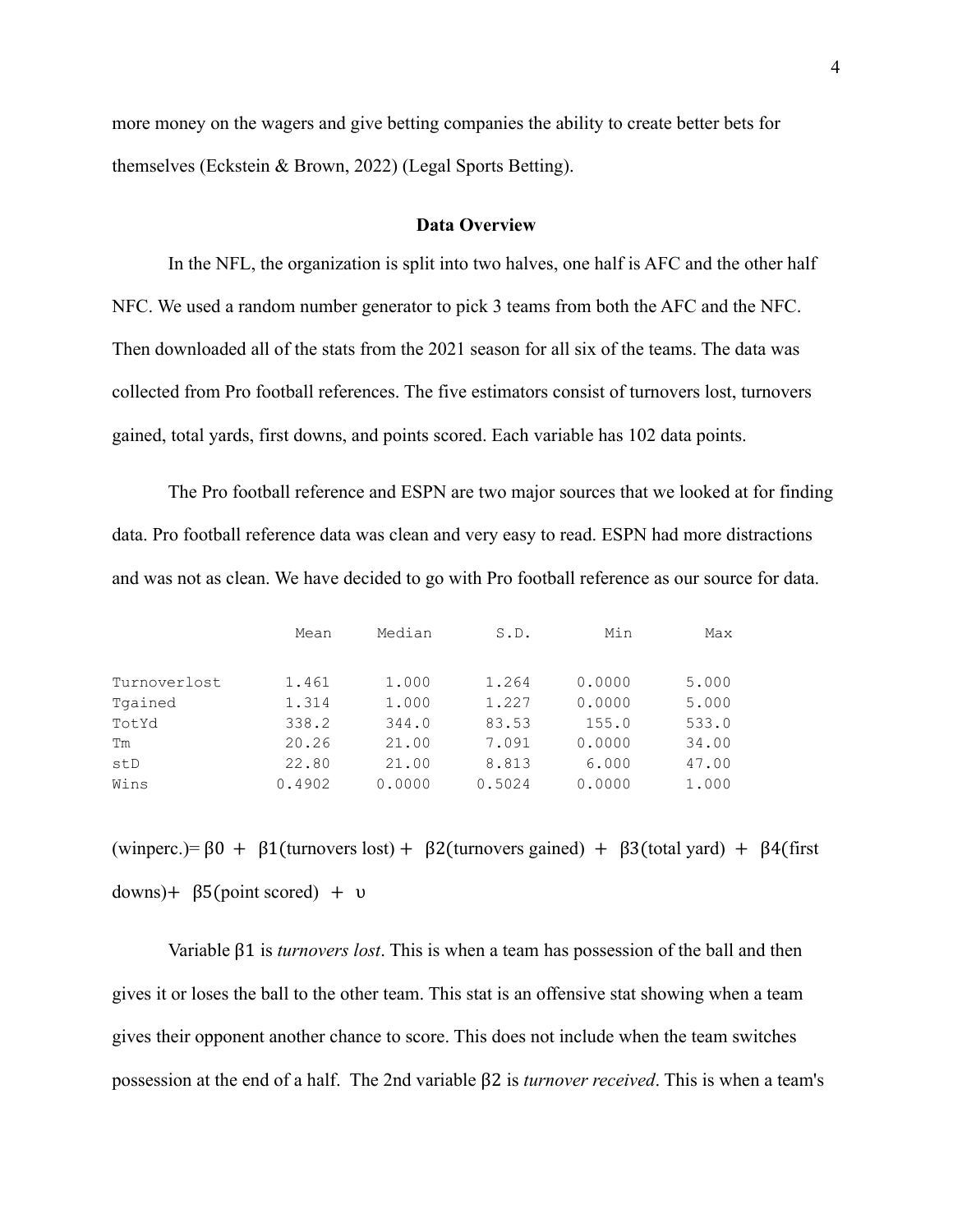defense takes the ball from its opponent. This is a defensive stat showing when a team now gets a chance to score. The next variable is *total yards*. This is the number of yards that a team advances the ball down the field in a game. This combines both offensive and defensive yards. Variable β4 is *first downs*. This is an offensive stat that shows when an offense advanced the ball 10 yards beyond the starting line of scrimmage. The last variable β5 is *points scored*. This can be done in a number of ways in the game, but the variable measures every point scored by a team by the end of the game.

Looking further into our variables it became clear OLS assumption tests would be strenuous to run because we have a binary variable as our outcome variable. This makes scatter plots and trend lines basically pointless. That being said, looking at some of the assumptions it appears that there could be perfect multicollinearity between our variable's total yards and first downs. It is hard to interpret because gaining yards does not necessarily mean you are getting first downs. You have to gain yards in order to get first downs. It is technically possible to have a lot of yards and not many first downs but it is improbable. For this reason, we decide that because the two variables can stand alone that there wasn't multicollinearity between them. In order to make sure that we follow the heteroskedasticity assumption we will be using heteroskedastic-robust standard errors. This ensures that we come to a valid conclusion by decreasing the range of errors in our regressions.

#### **Methodology**

Our methodology for this project started with using the linear version of each variable in a single regression. In order to achieve this, we created a formula with the variables *turnovers lost, turnovers gained, total yards, total points, first downs,* and our outcome variable *winning*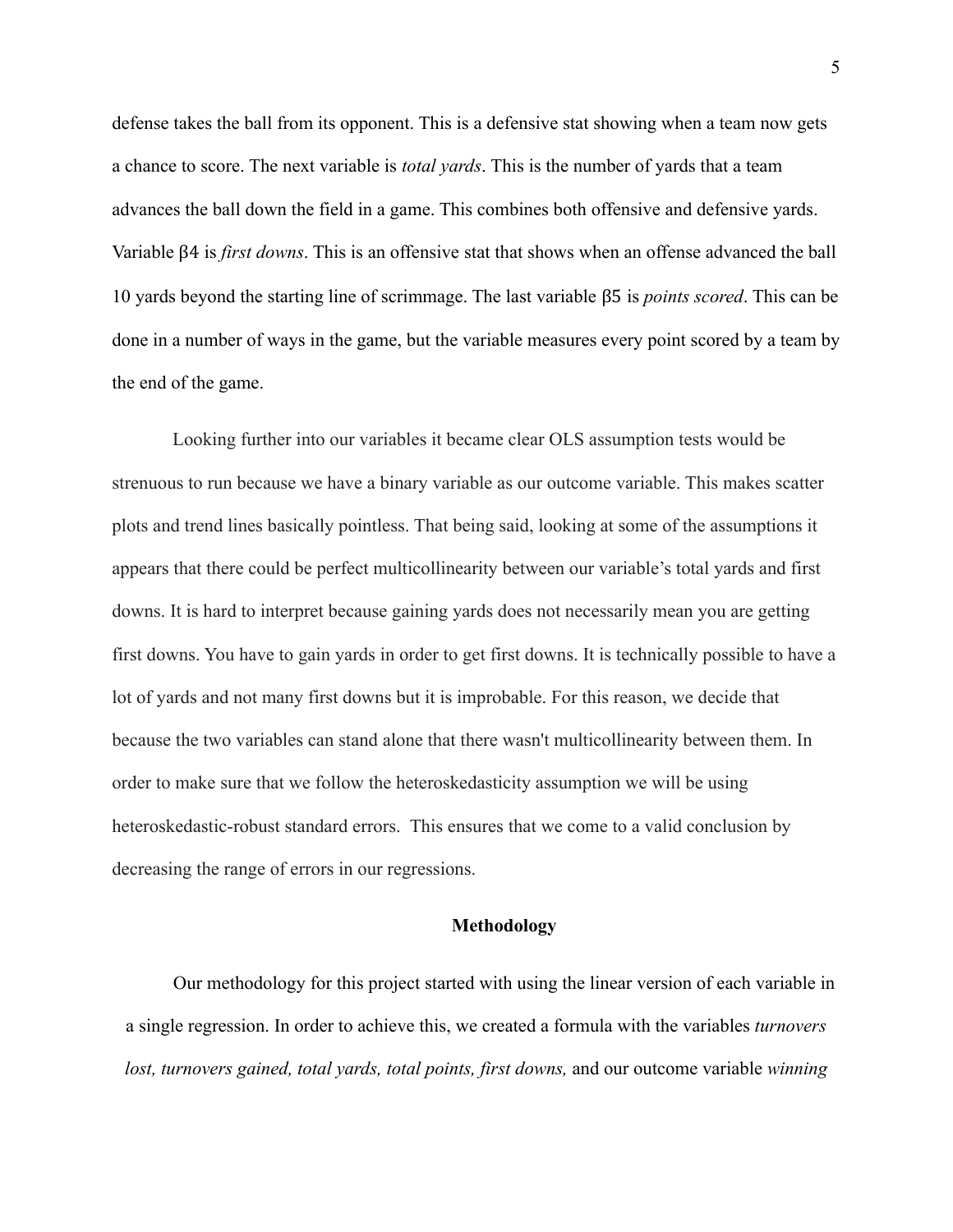*percentage*. Because our outcome variable is a binary variable everything is measured on a scale between 0 and 1. This means that every game that has percentages going over a 1 or under 0 will

be considered as such.

*(winperc.)=* β0 + β1(*turnovers lost)* + β2(*turnovers gained)* + β3(*total yard)* + β4(*first downs)*+ β5(*point scored)* + υ

We believed that turnovers lost would be the only variable with a negative correlation. Likewise, the other four variables would have a positive correlation. In order to make sure these variables were the best fit we ran a number of regressions on the variables and created graphs individually. We tested each variable in its linear, squared, and log forms. Because our outcome variable is a binary variable the graphs were unable to tell us which of these variables was the most accurate. This led us to use whichever variable had the highest squared value as our most accurate variable. We found that turnovers lost, total points, and first downs had the highest R squared in their original form. Turnovers gained and total yards had higher R squared values in the log form. With further inspection, we found that the regression on turnovers gained was omitting 29 of our 102 observations in the log form. We then decided to go back and look at our data finding that the squared version of turnovers gained had the highest R squared value. With this data, we ran many regressions. Unfortunately, with the new squared variable in our data both the original and the squared version became insignificant at even the 10% level. This caused us to believe that the linear form of turnovers gained would be the best for our formula. Using the linear form of turnovers gained, we were able to create a new formula using the log version of the variable total yards.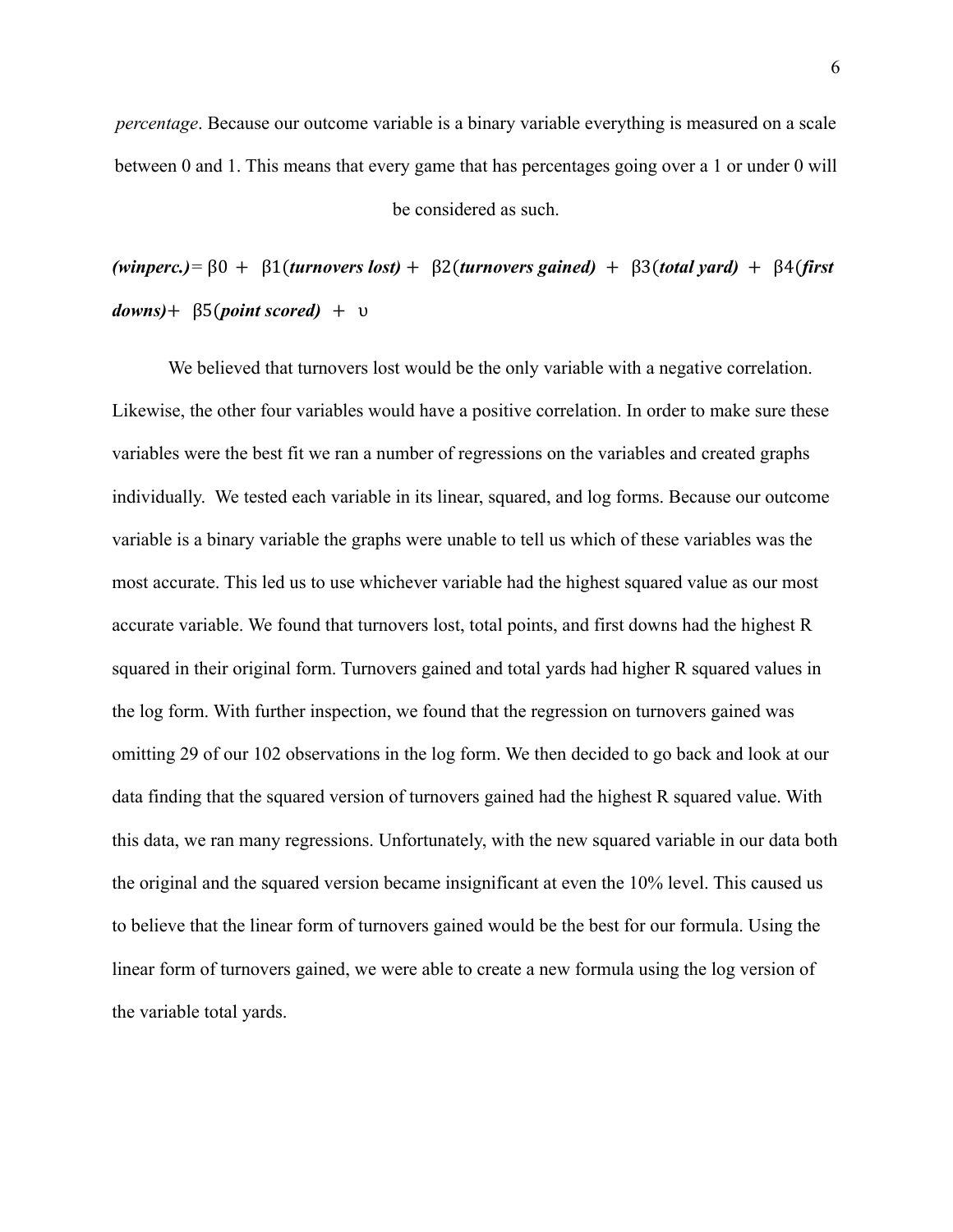$\n *winperc* =  $\beta 0 + \beta 1$ (*turnovers lost*) +  $\beta 2$ (*turnovers gained*) +  $\beta 3$ (*ln total yard*) +  $\beta 4$ ($  $first\ downs$ <sup>+</sup>  $\beta$ 5(*point scored*) + υ

After running a few regressions we wanted to see the results if we grouped or singled out certain variables. The first one we wanted to test was the effect turnovers have on the game. We had already predicted that these would have a large impact on the outcome variable. This caused us to want to run a regression with only turnovers lost and turnovers gained. Doing this would allow us to see how they react by themselves separate from the whole regression. The next regression we looked to add was a single regression on total yards. We had predicted that this would have a positive correlation. To our surprise, a practice regression showed that it was negatively correlated with winning percentage. This seemed illogical because you need to get yards in order to be successful in a football game. Because of this, we thought that separating the variable might give us greater insight into what the variable might show.

#### **Results**

Starting our regressions we first wanted to see what effect turnovers had on winning percentage. From past experience, we predicted that turnovers would have a large impact on whether a team wins or loses. After running the regression we found that our expectations mirrored our results. We found that the variable turnovers lost had a negative correlation with winning. For every turnover lost in a football game ceteris paribus, you decrease your chances of winning by 17.4 percentage points. This could have a dramatic effect on a football game given that the maximum for turnovers lost is five. Even at the median of one, decreasing your chances of winning by 17.4% is huge. It has a mean of 1.4. This doesn't explain much to us because turnovers can only be whole numbers. That being said, it lets us know that there are a number of games that have two or more turnovers. For the variable turnovers gained we found that it had a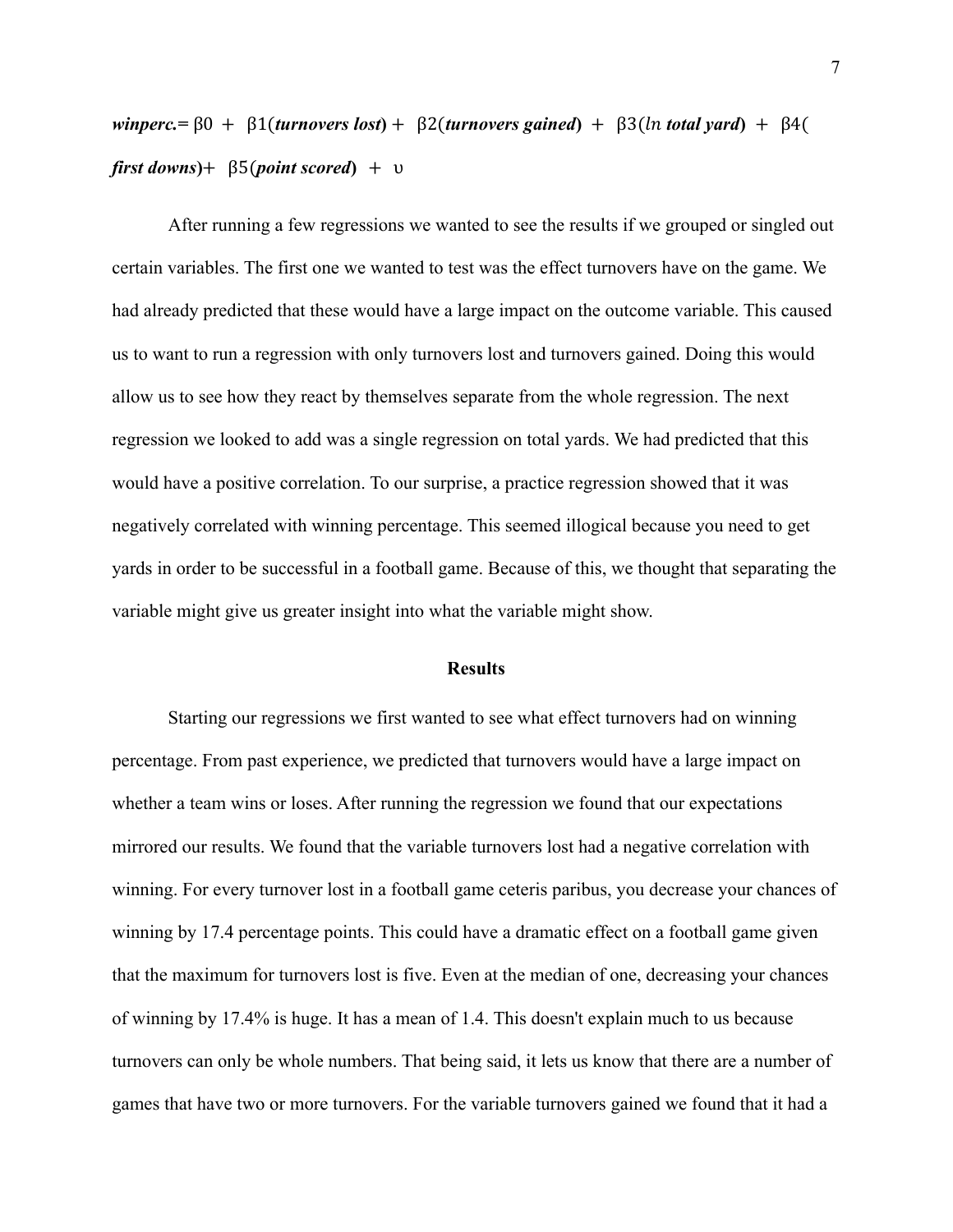positive correlation with winning. For every turnover gained a team increases its chance of winning by 9.9 percentage points. Turnovers gained also had a maximum of five and a median of 1. We found it captivating that losing possession of the ball had nearly double the effect on winning that gaining possession of the ball did. Both variables and the constant were statistically significant at the 1% level and had an R squared value of .29. This tells us that the variation in both turnovers lost and turnovers gained explains 29% of the variation in winning percentage. This shows that turnovers are a huge piece in whether a team wins or loses an NFL football game.

The second regression we did was to help understand our data further. In our first test regression with all our variables together we found that total yards had a negative correlation. This seemed odd considering that getting yards is usually attributed as a good thing in football. To try and get a better understanding of what was going on we ran a regression with total yards as the only variable. This new regression showed that total yards was positively correlated with winning when it was the only variable. The correlation changed from a negative -.19% to a positive .2% per yard. It also had an R squared of .12 explaining 12% of the variation in winning percentage. This led us to conclude that there might be more to this variable since its correlation changed between the regressions. Further, inspection could be necessary in order to gain a concrete view of the effect on this variable and cause us to change this to a log variable in the last regression. Looking at this practically we might suggest that total yards is positively correlated with winning percentage but when influenced by a number of other variables its effect is less important.

The third regression in the table is all of our variables in their linear form. We found that all the variables together had an R squared value of .51. This means that the variation in the five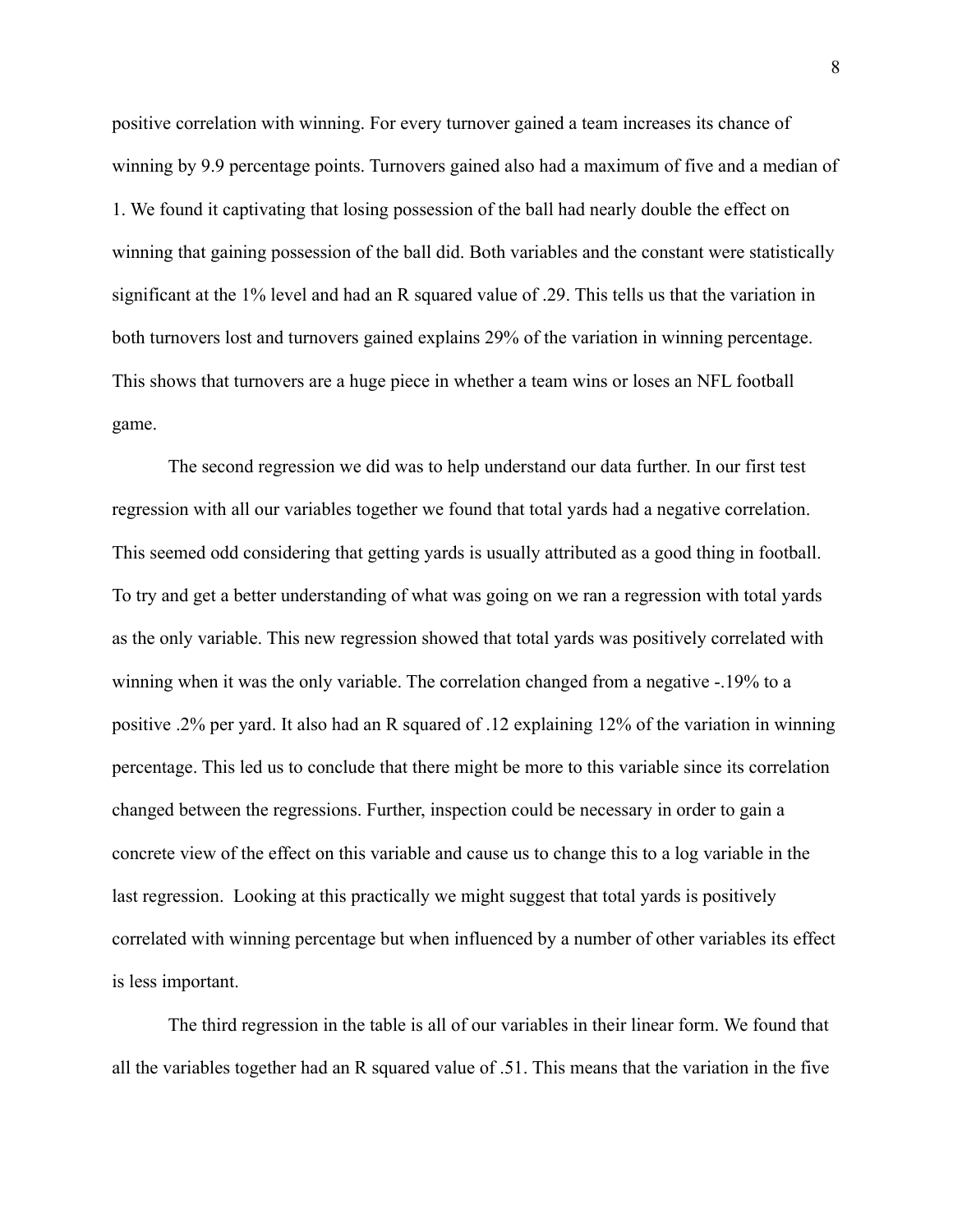variables explains about 51% of the variation in winning percentage. Turnovers lost, total yards, total points, and first downs were all significant at the 1% level. The only variable that was different was turnovers gained. This was significant at the 5% level, well within our parameters for the regression. Both total points and first downs both had a positive correlation on winning percentage. They also had similar effects with an increase in 1 unit of either variable, you increase your chances of winning by about 2 percentage points. It is also important to note that the constant is not statistically significant when all the variables are in their original form.

The fourth regression used an altered equation from the previous. We learned that both turnovers gained and total yards had a higher R squared when we change the variable type. Turnovers gained turned into a squared variable and total yards turned into a log variable. Used multiple regressions trying to use the squared version of the variable turnovers gained. These attempts ended up giving us disappointing results. We found that when we added the squared variable that both the original form and the squared form of turnovers gained became insignificant. To fix this we used the original form for turnovers gained and the log form for total yards. Running this new equation we found a number of interesting things. One was that the constant changed dramatically from .003 to 2.7. It also changed from not being statistically significant to being significant at the 5% level. Another interesting thing to note is that the log variable for total yards was dramatically different compared to the linear variable. Total yards changed from -.001 to -.57. This changes their effect on winning percentage dramatically. Turnovers lost, total yards, total points, and first downs were all significant at the 1% level while turnovers gained was significant at the 5% level. The new effect on total yards would suggest that for a one percent increase in yards you decrease your chances of winning by .57 percentage points. This might not look very practical but if you were to greatly increase the percentage of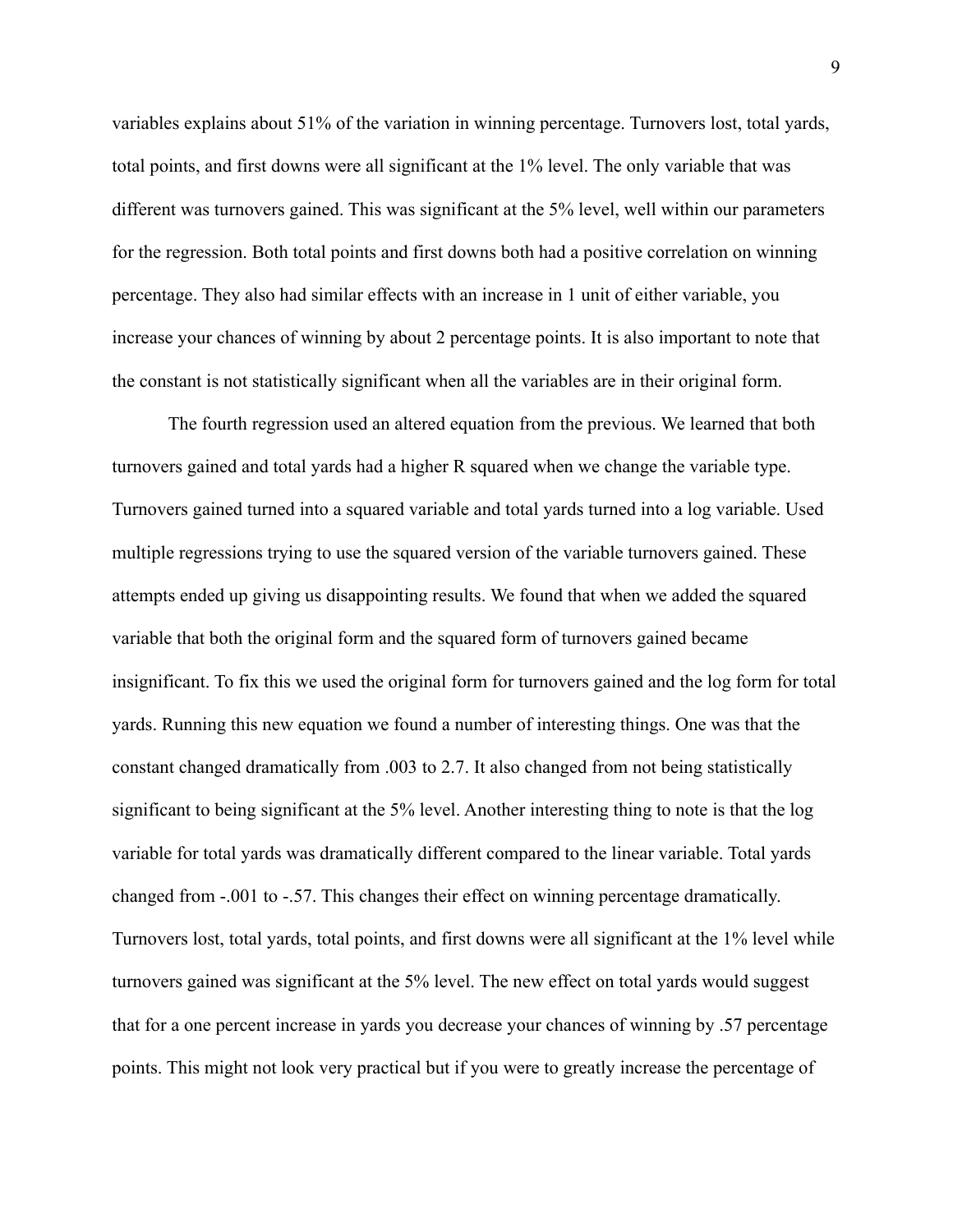yards you get it could have a big impact on the game. If you were to increase total yards by 10% you would increase your chances of winning by 5.7 percentage points. After changing the regression we expected to have a higher R squared but ended up decreasing it slightly with a new R squared of .507 compared to the previous .513.

After looking at these numbers there are a number of actions both an NFL team and a sports better could take. The first is to focus on both turnovers gained and lost. Both these had a large impact on winning percentage. In order to take advantage of this, we would advise NFL teams to invest in good defensive linemen and a defensive coordinator that can disrupt a team. This would cause an increase in turnovers gained increasing your chances of winning by six percent turnover. The second action would be to invest in a good quarterback. The quarterback handles the ball on every play and is the main contributor to whether you turn the ball over or not. A good quarterback could dramatically decrease the number of turnovers lost.

When betting you would want to bet on teams that have low turnovers lost and have a high chance of gaining multiple turnovers. The next thing we would advise is investing in a high-powered offense. Getting multiple good receivers and a running back could dramatically increase the numbers of points you score and the first downs you get. Since both of these increase your chance of winning by about two percent unit they could have a dramatic impact on a game. This is because total points has a max of 34 and first downs has a max of 47. Even with the average number of points being 20 you still increase your chances of winning by 40%. When betting on NFL Games you might want to focus on the offense capability of a team. How many of these variables do they typically get and how do they compete vs. different defenses.

*winperc.***=** β0 + −. 0944(*turnovers lost***)** + . 0601(*turnovers gained***)** + −. 5714(*total yard***)** + . 0272(*first downs***)**+ . 0266(*point scored***)** + υ**^**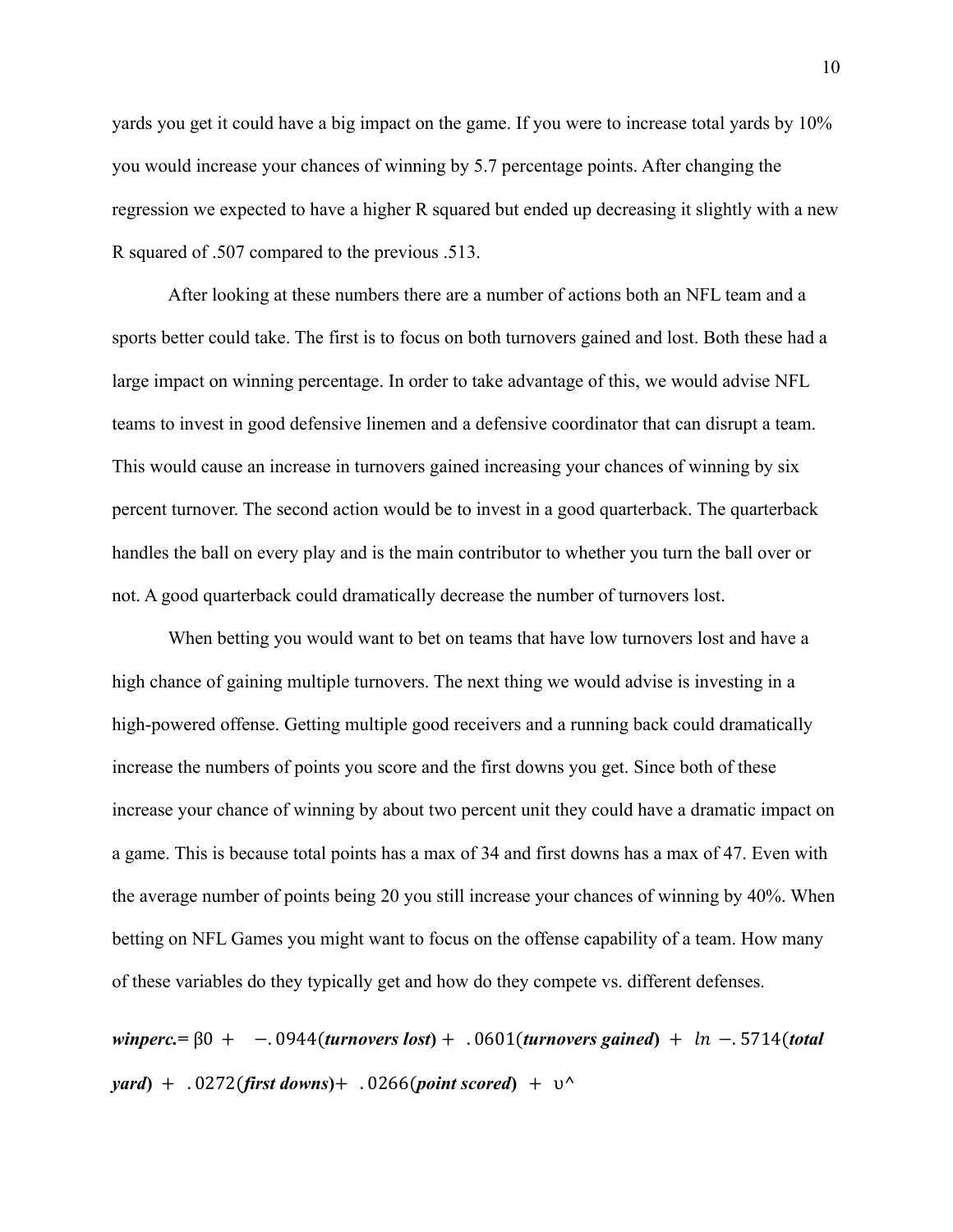## **Regression Table**

| Regressor           | 1                      | $\overline{2}$        | 3                      | 4                      |
|---------------------|------------------------|-----------------------|------------------------|------------------------|
| Constant            | $.6135***$<br>(.0909)  | $-.2314$<br>(.1604)   | .0032<br>(.1656)       | $2.7002**$<br>(1.0378) |
| Turnovers<br>lost   | $-.1740***$<br>(.0279) |                       | $-.0902***$<br>(.0285) | $-.0944***$<br>(.0286) |
| Turnovers<br>gained | $.0996***$<br>(.0308)  |                       | $.0567**$<br>(.0285)   | $.0601**$<br>(.0282)   |
| Total Yards         |                        | $.0021***$<br>(.0004) | $-.0019***$<br>(.0007) |                        |
| Points              |                        |                       | $.0269***$<br>(.0065)  | $.0266***$<br>(.0067)  |
| First downs         |                        |                       | $.0285***$<br>(.0055)  | $.0272***$<br>(.0050)  |
| Log total<br>yards  |                        |                       |                        | $-.5714***$<br>(.1997) |
| R Squared           | .29                    | .12                   | .513                   | .511                   |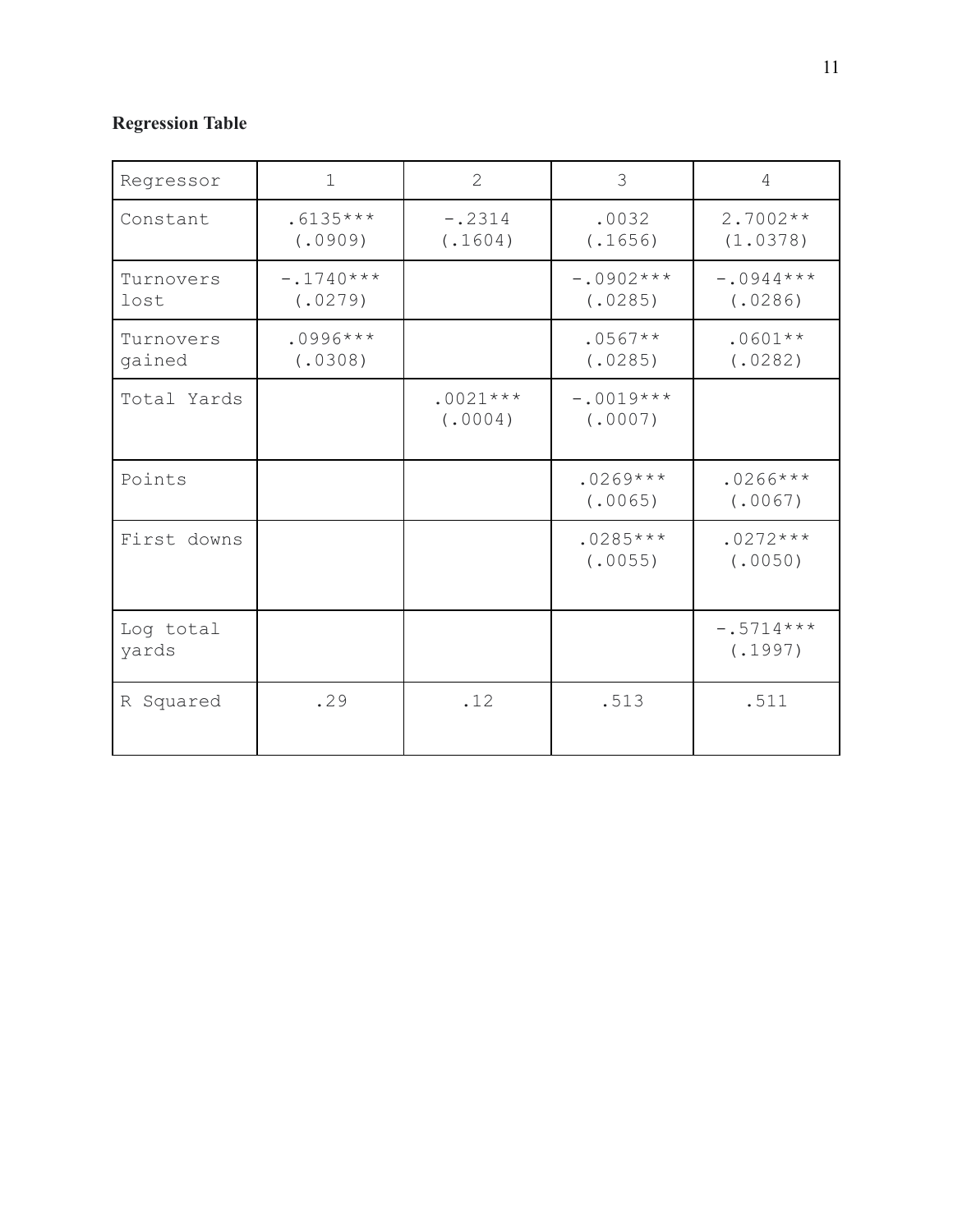#### **Conclusion**

As stated previously, we expected that both turnovers gained and turnovers lost will have the largest impact on the team's chance of winning. Many of the estimators within the model are shown to be statistical significance. The estimators that we picked to put in the model are all important factors in winning an NFL football game. This could help inform Football bets, coaches, and players to make better decisions for the season to come.

Finally, we recommend that the NFL teams as a whole continue to find new and innovative ways to increase or decrease the numbers of the estimators of our model to help increase winning percentages. Teams should focus on trying to create a high-power offense. Just this alone can help a team gain a higher chance of winning. Some helpful tools to create a high-power offense could be creating new drills, better use of technology, more study on the game, and etc. These are just a few of the ways that teams in the NFL can do to better the chances of winning a Football game.